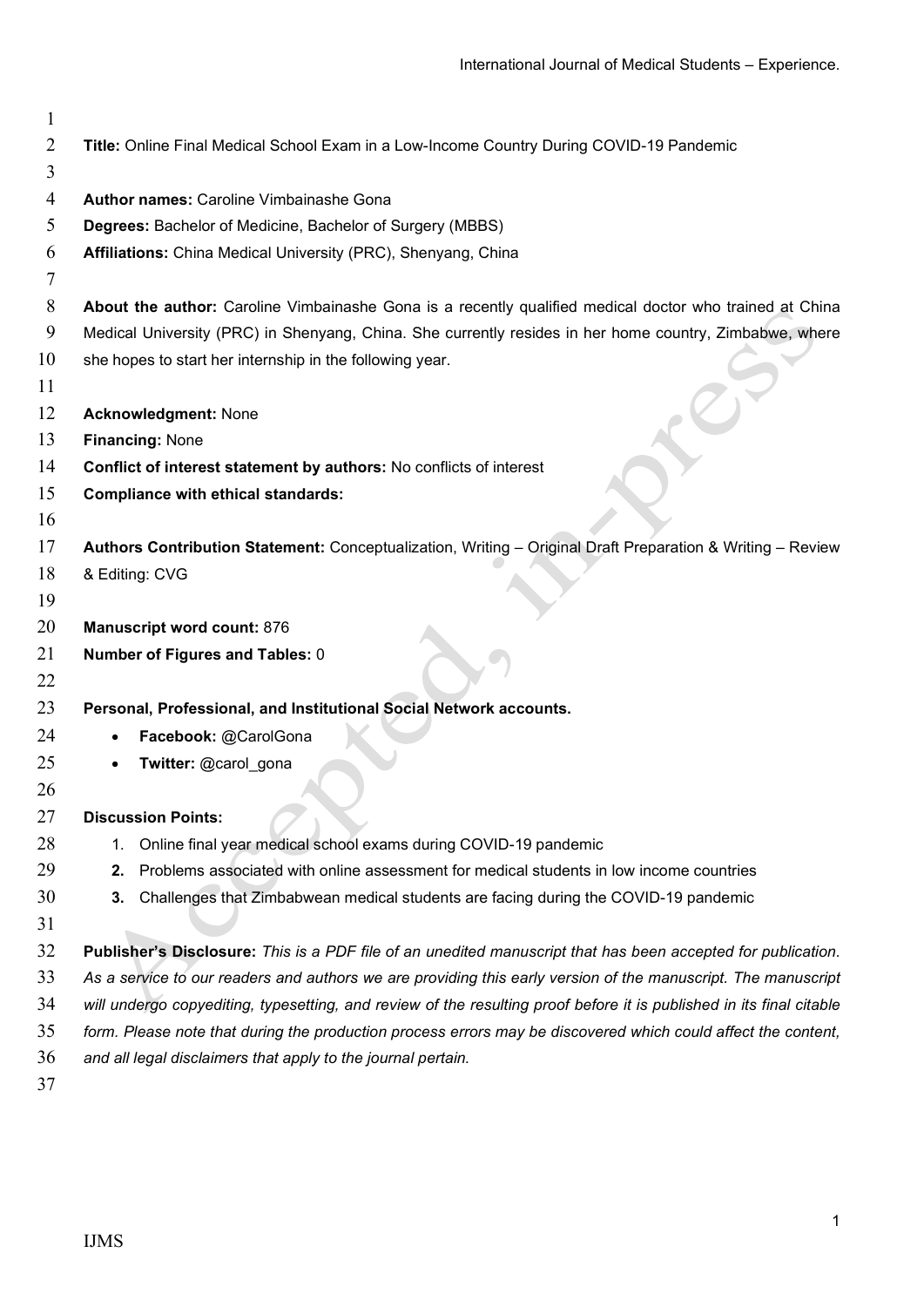## THE EXPERIENCE.

The COVID-19 pandemic has affected every sector of society. The usual delivery of medical education and assessment of undergraduate medical students has had to temporarily change in the midst of this global crisis. Online academic assessment of medical students has long been used and keeps developing.<sup>1</sup> However, when I returned from my medical school in China to do my final year of clinical electives in my country, Zimbabwe, I never imagined I would be writing my final medical school examination in my own home.

Traditionally, the medical school I attended holds their final graduation exam in two parts, both of which are paper based tests that are invigilated. The first part being taken before a year of clinical elective attachments at chosen hospitals approved by the school and the second part which is taken after the electives which subsequently leads to the attainment of the Bachelor of Medicine and Bachelor of Surgery (MBBS) degree.

14 I had read news of final year medical students in other parts of the world being fast tracked and quickly finishing the last part of their undergraduate medical education in order to increase the frontline workforce on the battle 16 against COVID-19.<sup>2</sup> My medical school took a similar course of action shortly after this, announcing my final examination would be written online with time limits, as originally planned by the school. This came as a relief to me because I had been worried about not graduating on time because of the uncertainties surrounding the SARS-CoV-2 pandemic and the hassle of applying for a new visa to China in the event that the pandemic did not die down and travel restrictions were not lifted (which ended up being the case).

Online education or assessment in a low-income country comes with numerous challenges including 23 unavailability of the internet in many homes, slow connectivity and electricity power cuts.<sup>3</sup> Now I had to plan for a 3 hour long online final medical school examination which would hopefully be uninterrupted.

All candidates were informed of the inclusion of subjective type questions in the examination, which was the 27 only difference from the norm, but a significant difference in my opinion as it affected my methods of preparation 28 for the exam. $4$ 

A few weeks passed and finally it was the day of the examination. Ironically, the electricity was unavailable and 31 I had to use a back-up generator during the exam. I was impressed with the platform used to conduct the examination which had an auto-save function and this was reassuring because if adverse circumstances had interrupted my examination, when I restarted, my answers would have been recorded. Thankfully, I had no disturbances for the entire duration of the examination once the generator was running. At the end of my exam, I was excited about what my experience could mean for the future of medical education and assessment, for undergraduate medical students especially in low income countries, like Zimbabwe.

When I had attended the leading medical school in Zimbabwe during my clinical elective attachments, most things were done manually, the use of pen and paper were commonplace and assessments were done 40 physically which has great advantages such as building the confidence of the physician by oral presentations. A group of final year medical students at the top medical school in Zimbabwe were unable to complete their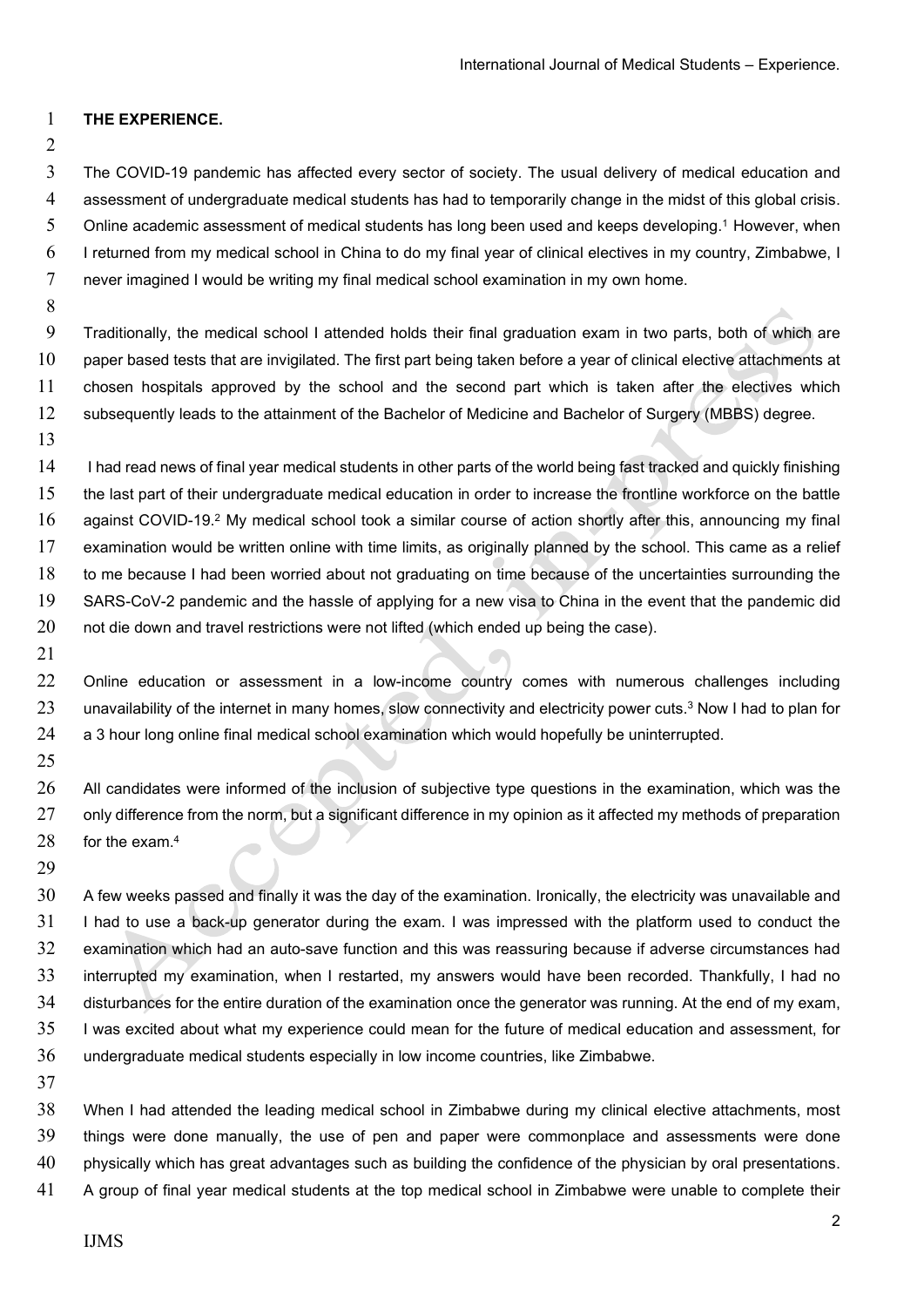degree program on time owing to a previous doctors' strike compounded by the effects of the COVID-19 2 pandemic.<sup>5</sup> Perhaps owing to the style of teaching and assessment, these medical students have had to wait many months before they can be formally assessed which has brought staffing implications for a healthcare system that is already facing capacitation challenges related to a hyperinflation economic environment. In this case, I wondered if the possibility of conducting online examinations was considered and if it was, would it have 6 worked for all the candidates considering the economic state of the country?<sup>6</sup>

How can online medical education and assessment be initiated and formalised by medical schools in low income countries? From my experience, I observed that connectivity is key in the fast changing technological world we 10 live in today and medical schools or institutes may need to provide reliable internet connectivity to their students, 11 not only on campus but remotely as well.<sup>7</sup> However, the reality is that face-to-face discussions and streaming 12 which simulate the usual learning environment are inaccessible to everyone. The online platform most students can relate with is WhatsApp and remains a favoured option for case studies, discussions and handing in of assignments. WhatsApp has been the mode of online learning adopted by university students in Zimbabwe as it is a cheaper way of continuing studies and staying connected. In my opinion, online learning and assessment in Zimbabwe and other low-income countries is likely to become more popular in the post-pandemic era as this difficult time has served as an eye-opener to non-traditional methods of learning and examination.

The COVID-19 pandemic and its effects on the world have caused sheer distress but I think that adversity 20 breeds innovation. The challenges faced allow us to think of ways to improve ourselves and the world including 21 the day-to-day delivery of medical education and assessment, even in the face of a pandemic.<sup>8</sup>

ACCERS